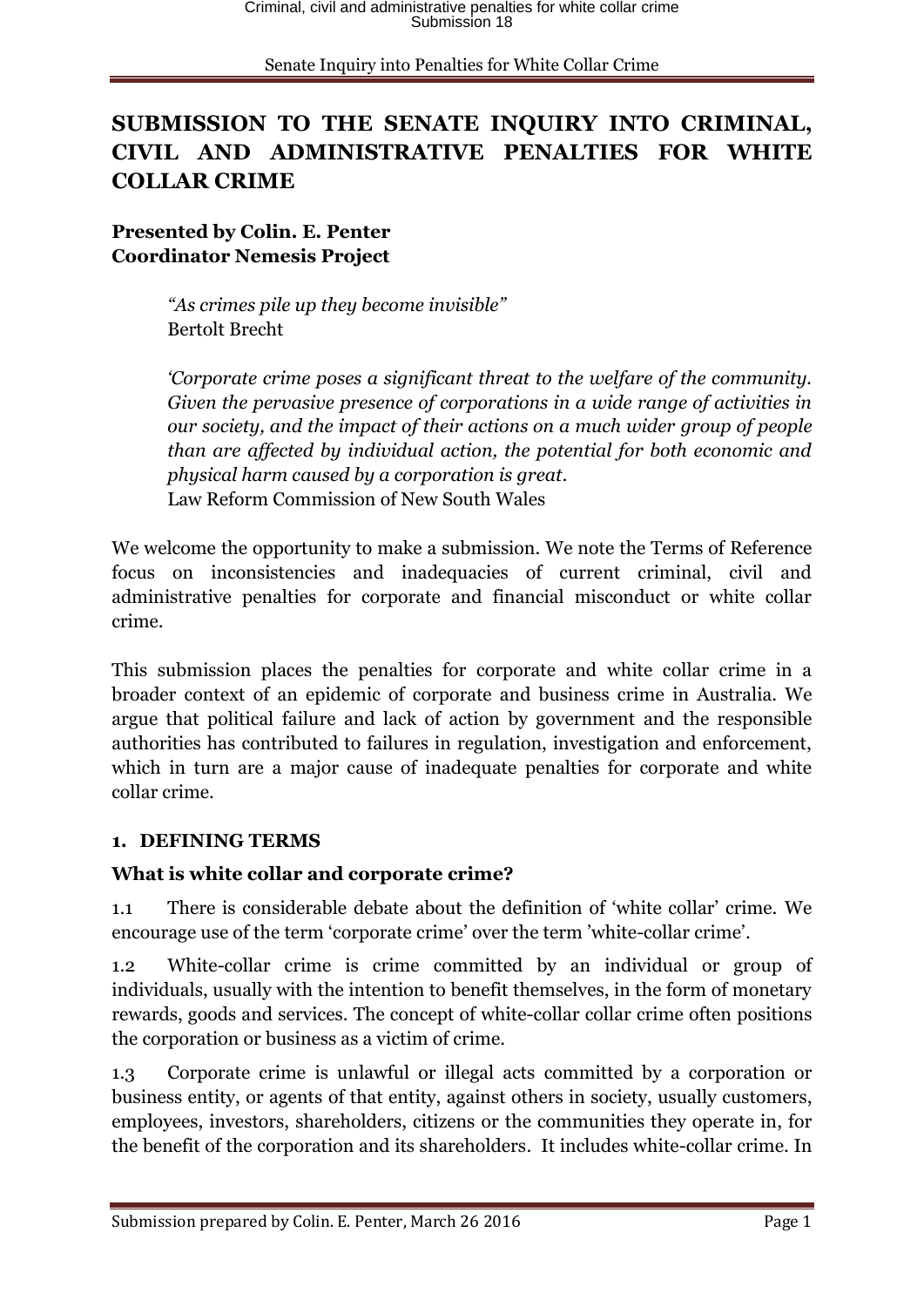corporate crime, the offender is the corporation or business entity and/or individuals acting on its behalf.

1.4 We draw on the broad definition contained in the recent *ASIC Report Penalties for Corporate Wrongdoing<sup>1</sup>* which defines corporate wrongdoing as:

*'….misconduct that occurs in the corporate, financial market or financial services sectors. This type of misconduct generally breaches corporate, financial market or financial services laws. It may involve the misuse of a professional position or information obtained in a professional capacity.'*

- 1.5 Corporate and business crime may include:
	- Bribery and corruption- kickbacks, public corruption, political corruption
	- Financial crimes- fraud, theft, ponzi schemes, embezzlement, superannuation and investment fraud, bankruptcy fraud, health care fraud, credit card fraud, telemarketing fraud, shonky financial advice, counterfeiting
	- Insider trading
	- Tax evasion
	- Identity fraud
	- Shonky & unlawful supply chains
	- Cartel conduct
	- Corporate killing
	- Unlawful selling
	- Computer fraud
	- Money laundering
	- Anti-trust violations
	- Environmental crimes
	- Healthcare malpractice
	- Intellectual property
	- Making of unsafe products
	- Dangerous work environments and OSH crimes and violations
	- Violation of statutory law
	- Unlawful employment practices- underpayment, deprivation of wages, entitlements and superannuation
	- Blackmail
	- Corporate and business espionage
	- Use of sham contractors, underpayment and deprivation of wages, leave entitlements, superannuation and other entitlements
	- War profiteering, war crimes, crimes against humanity & genocide.

<sup>1</sup> <sup>1</sup> Australian Securities and Investments Commission, Report 387, *Penalties for corporate wrongdoing*, 20 March 2014, [http://www.asic.gov.au/asic/asic.nsf/byHeadline/14-](http://www.asic.gov.au/asic/asic.nsf/byHeadline/14-055MR%20ASIC%20reports%20on%20penalties%20for%20corporate%20wrongdoing?opendocument) [055MR%20ASIC%20reports%20on%20penalties%20for%20corporate%20wrongdoing?opendocume](http://www.asic.gov.au/asic/asic.nsf/byHeadline/14-055MR%20ASIC%20reports%20on%20penalties%20for%20corporate%20wrongdoing?opendocument) [nt.](http://www.asic.gov.au/asic/asic.nsf/byHeadline/14-055MR%20ASIC%20reports%20on%20penalties%20for%20corporate%20wrongdoing?opendocument)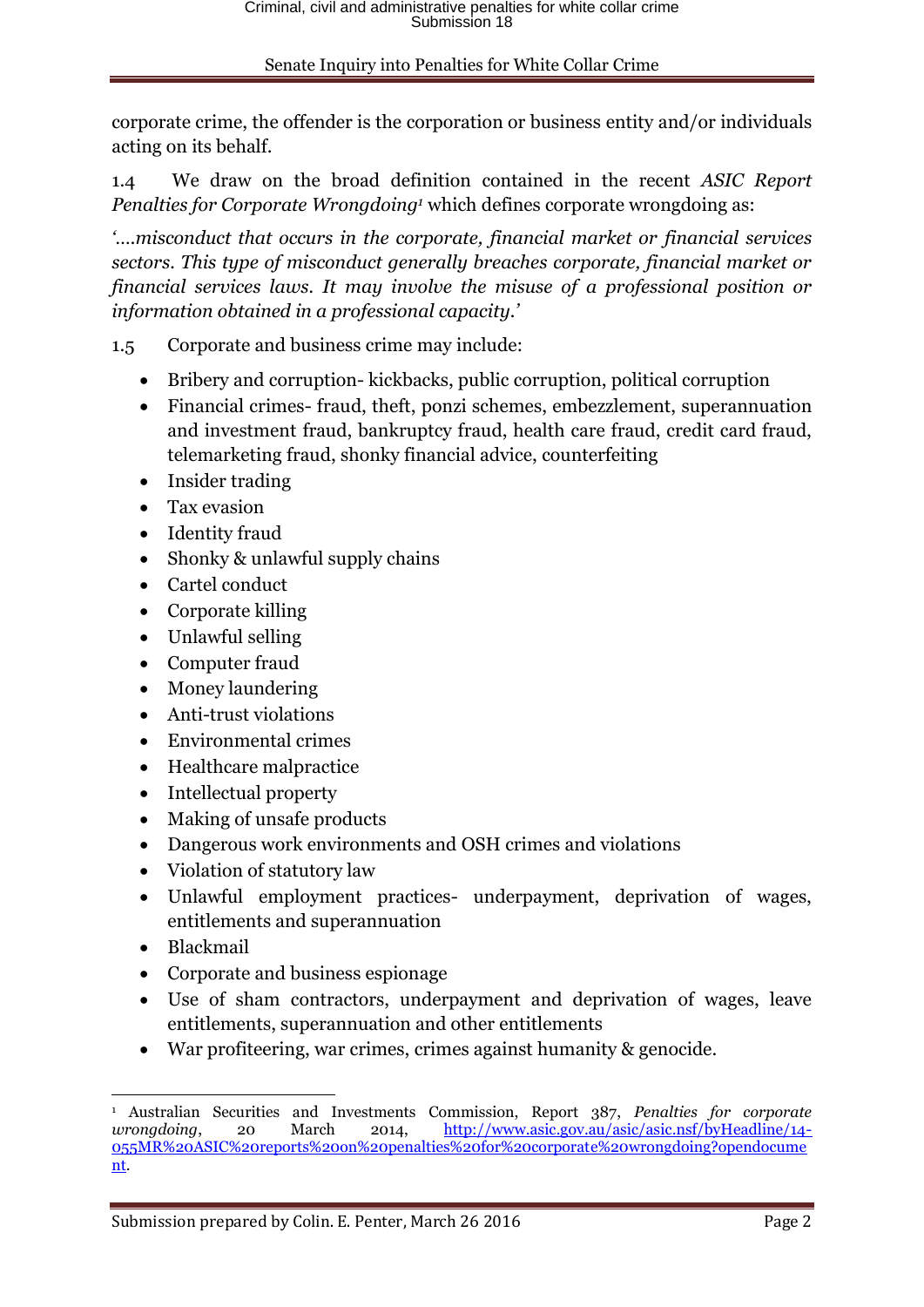1.6 A focus only on white-collar crimes committed by individuals ignores the more significant crimes committed by corporations and business. We urge the Committee to focus on corporate crime, as well as white collar crime.

1.7 For the purpose of this submission we use the term corporate crime to include crimes and unlawful misconduct by corporations and business, as well as whitecollar crime committed by individuals.

### **2. THE EXTENT OF THE PROBLEM**

2.1 Corporate crime is notably under-reported and there is a lack of systemic documentation of its incidence, unlike many other forms of conventional and street crime.<sup>2</sup>

2.2 Over the last two decades in Australia (and globally) we have witnessed an epidemic of corporate and financial unlawful conduct, malfeasance and criminality. On all indications, the 21st century has seen crime waves of unprecedented proportions.<sup>3</sup> The roll call of corporate crime and unlawful conduct is routine and ever more brazen.

2.3 On a daily basis we find pervasive evidence of a corporate and business crime wave. A regular reader of the financial press encounters daily reports of outrageously damaging and unlawful conduct, malfeasance and criminality by corporations and business and their owners, managers and executives and staff.

2.4 Australian corporate law scholar and legal academic Harry Glasbeek notes the high number of corporate collapses in Australia that occurred in circumstances that were highly questionable and dubious. He compares Australia with the US, where 60% of Fortune 500 companies committed violations of the law.<sup>4</sup> Glasbeek writes:

*"It is misleading to see this corporate behaviour as a marginal, comparatively insignificant phenomenon…. policy makers, regulators and legislators tend to treat corporate deviance as aberrational, not worthy of serious punishment.. Corporations constitute a criminal segment of the population not matched by any other identifiable sector of the population, either numerically or in the toll inflicted". 5*

2.5 One estimate is that corporate crime costs Australia more than \$8.5 billion per year. Some estimates are that it accounts for approximately 40 per cent of the total cost of crime in Australia.<sup>6</sup> The recent inquiry into Australia's financial system

<sup>1</sup> <sup>2</sup> Barak, G (2015) *The Routledge International Handbook of the Crimes of the Powerful*

<sup>3</sup> Barak, G (2015) op cit: Michael West (2014) Watchdog shies away from enforcement, *Sydney Morning Herald*, March 1, 2014.

<sup>4</sup> Glasbeek, H (2012) Controlling Corporations, *Dissent*, Spring 2012: Glasbeek, H (2002) Shielded by the Law" Why Corporate wrongs and wrongdoers are privileged, *University of Western Sydney Law Review,* 2002[, http://www.austlii.edu.au/journals/UWSLRev/2002](http://www.austlii.edu.au/journals/UWSLRev/2002)

<sup>5</sup> Glasbeek, H (2012) op cit

<sup>6</sup> Figures taken from Attorney Generals Department (2016) *Improving Enforcement Options for Serious Corporate Crime: Consideration of a Deferred Prosecution Agreement Scheme in Australia*. Public Consultation Paper, Australian Government, March 2016.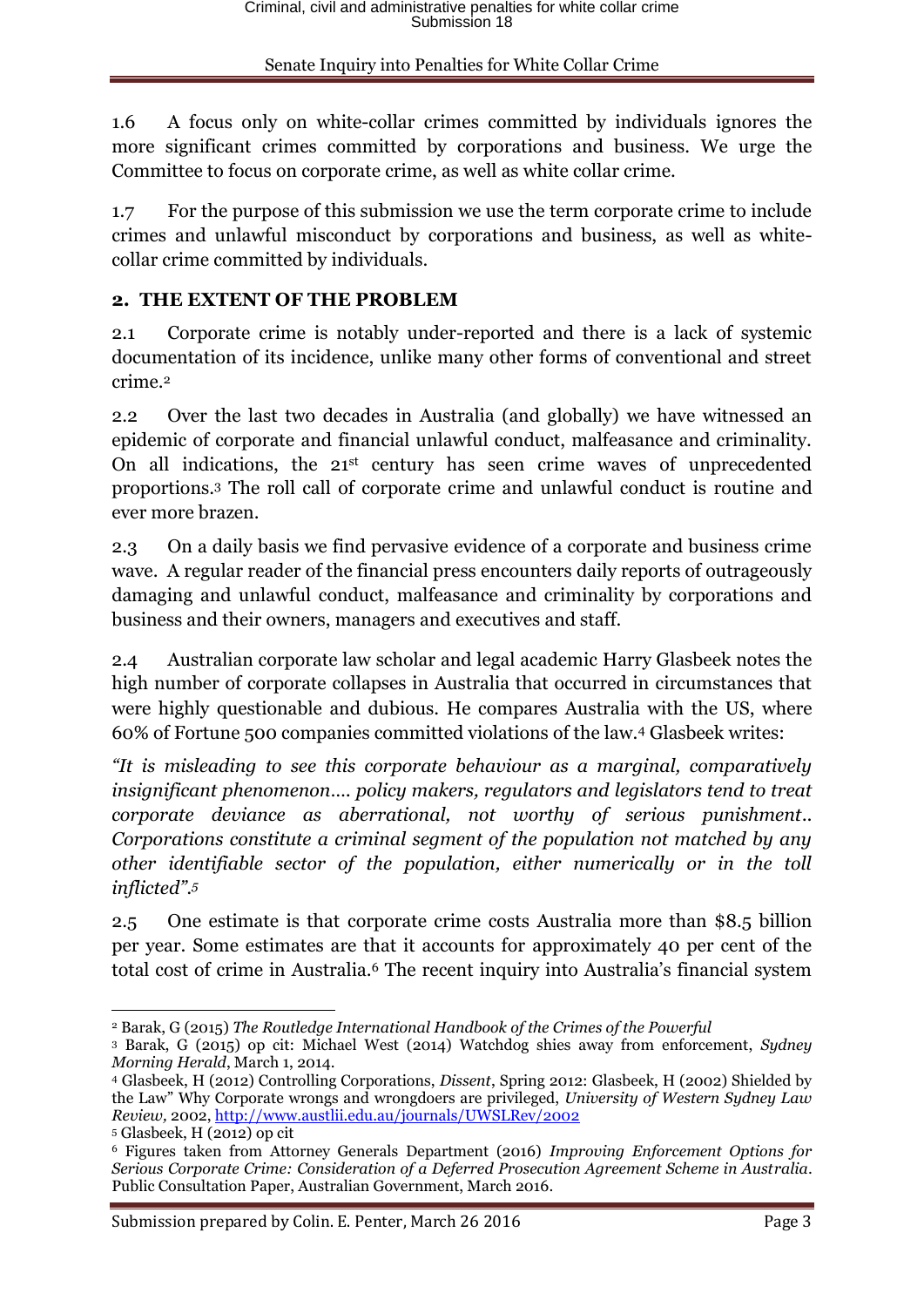estimated that in that industry alone poor financial advice or misleading information had affected more than 80,000 people, with losses of more than \$5 billion. We suggest these figures are a significant underestimate, as they only include certain types of corporate crime, not the full list of crimes described in 1.5.

2.6 Corporate and white collar crime is more serious than many types of conventional crime. Corporate offending causes more injury, death, financial loss and serious harm to individuals, families and societies on a much larger scale than harm than conventional crimes. As Laureen Snider and Frank Pearce note, corporate crime inflicts massive harm on societies, employees, consumers, workplaces, the environment and the economy.<sup>7</sup> The harms caused by corporate and white collar misconduct and lawbreaking are more devastating than crimes usually associated with the criminal justice system.<sup>8</sup>

2.7 In addition, the general public perceives many types of corporate crime as more serious when compared to conventional crimes, such as burglary and theft.<sup>9</sup>

2.8 Despite the scale of corporate and business crime, these crimes remain largely beyond the reach of the legal, policing and criminal justice systems and are of marginal concern to the corporate and mainstream media.<sup>10</sup>

### **3. CORPORATE CRIME IS AN EVERYDAY OCCURRENCE**

*'The proliferation of business crime in recent years could be easily attributed to the excessive growth of the financial as opposed to the productive sector in advanced economies. Making profit quickly and constantly requires cutting corners, along with giving an appearance of good economic performance through the increasing value of shares against a background of poor productive performance.'*

*Vincent Ruggerio<sup>11</sup>*

**.** 

## **Corporations are criminogenic and corporate crime is built into the corporate form**

3.1 Australian corporate law scholar Harry Glasbeek argues that anti-social and criminal behavior is endemic to the structure of corporations. Similarly, Steve Tombs and David Whyte show that corporate and business environments contribute to

<sup>7</sup> Snider, L & Pearce, (1995) *Corporate Crime: Contemporary Debates*

<sup>8</sup> Spalek, B (2007) Knowledgeable Consumers? Corporate fraud and its devastating impacts*, Journal of Contemporary Criminal Justice,* 2013, Centre for Crime and Justice Studies.

<sup>9</sup> Pat Carlen (2013) A Real Equality before the Law, *Journal of Contemporary Criminal Justice*, 2013, Centre for Crime and Justice Studies.

<sup>10</sup> Tombs, S & Whyte, D (2015) Introduction to the Special Issue on the Crimes of the Powerful, The *Howard Journal of Criminal Justice*, 54(1):pp 1-7, February 2015

<sup>11</sup> Ruggiero, V (2013) *The Crimes of the Economy: A Criminological Analysis of Economic Thought*. London: Routledge.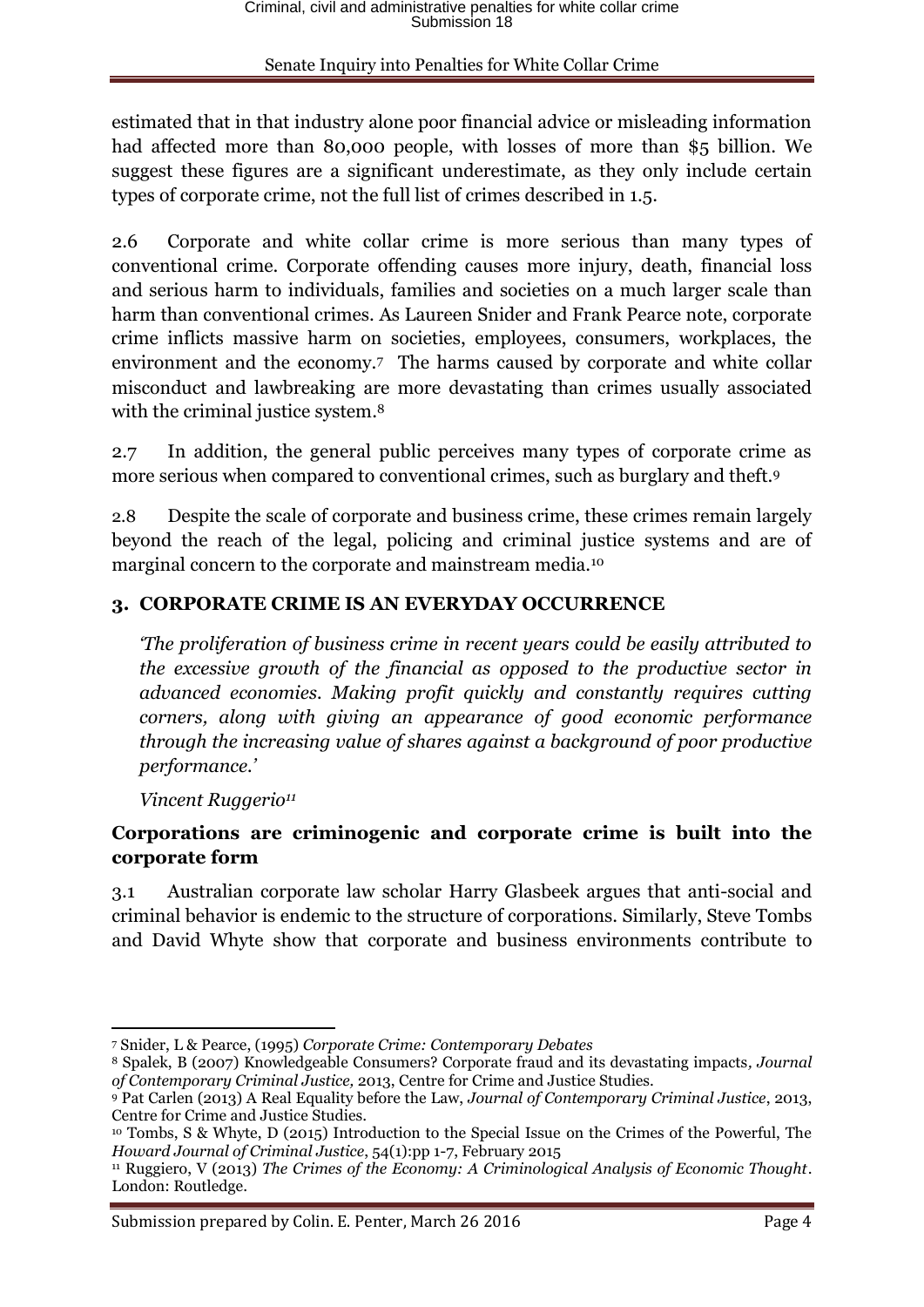cultures and practice where criminality is more likely.<sup>12</sup> Corporations, they argue, are criminogenic, <sup>13</sup> in that they have routine and taken-for-granted cultures, structures and practices that encourage, reward and tolerate violations of the law. David Friederichs argues similarly.<sup>14</sup>

3.2 The dominant economic policy and philosophy of market fundamentalism (or neoliberalism) creates many more opportunities, sites and incentives for corporate and business crimes, such as financial crimes, banking fraud, false accounting, money laundering, tax evasion, theft of other people's money, insider trading etc. The neoliberal framework extols the virtues of corporations and business, while downplaying or ignoring the debacles, disasters and wreckage they create by their activities and their unlawful conduct, malfeasance and criminality.

3.3 Tombs and Whyte argue that corporate crime is an effect of neoliberal capitalism, as well as a means by which corporations achieve profitable ends. They suggest that corporations actively collaborate with governments in the production of corporate crime and use highly-sophisticated strategies, supported by a complexity of ideological justifications, for their unlawful conduct and criminality.<sup>15</sup>

3.4 Glasbeek argues that the activities permitted and the privileges provided by the law to those who create and control corporations undermine the personal and legal responsibilities that are traditionally espoused by corporate and political leaders.<sup>16</sup>

3.5 Two doctrines that make corporations and business more likely to behave badly and engage in unlawful conduct, malfeasance and criminality are the concepts of *limited liability* and *primacy of profit*.

3.6 Limited liability is the notion that investors in a corporation should not be liable for bad things the corporation or business does. In effect, the corporation is a legal invention or fiction that allows individuals to personally profit from the activities, without being full liability for unlawful or illegal activities or activities that do harm.

3.7 Legal scholar Kent Greenfield writes<sup>17</sup>:

<sup>1</sup> <sup>12</sup> Tombs, S and Whyte, D Eds (2003) *Unmasking the Crimes of the Powerful: Scrutinizing States and Corporations*, New York, Peter Lang: Tombs, S & Whyte, D (2015) *The Corporate Criminal*, London Routledge.

<sup>13</sup> Joel Bakan (2005) *The Corporation: The Pathological Pursuit of Power and Profit*

<sup>14</sup> Friederichs, D ( )White Collar Crime in a Post Modern Globalized World

<sup>15</sup> Tombs, S & Whyte, D (2015) Introduction to the Special Issue on the Crimes of the Powerful, The *Howard Journal of Criminal Justice*, 54(1): pp 1-7, February 2015: Tombs, S & Whyte, D (2015) *The Corporate Criminal*, London Routledge.

<sup>16</sup> Glasbeek, H (2002) Shielded by the Law": Why Corporate wrongs and wrongdoers are privileged, *University of Western Sydney Law Review,* 2002 <http://www.austlii.edu.au/journals/UWSLRev/2002>

<sup>&</sup>lt;sup>17</sup> Greenfield, K (2011) Reforming limited liability law, the Nation, June 27 2011 <http://www.thenation.com/article/reforming-limited-liability-law>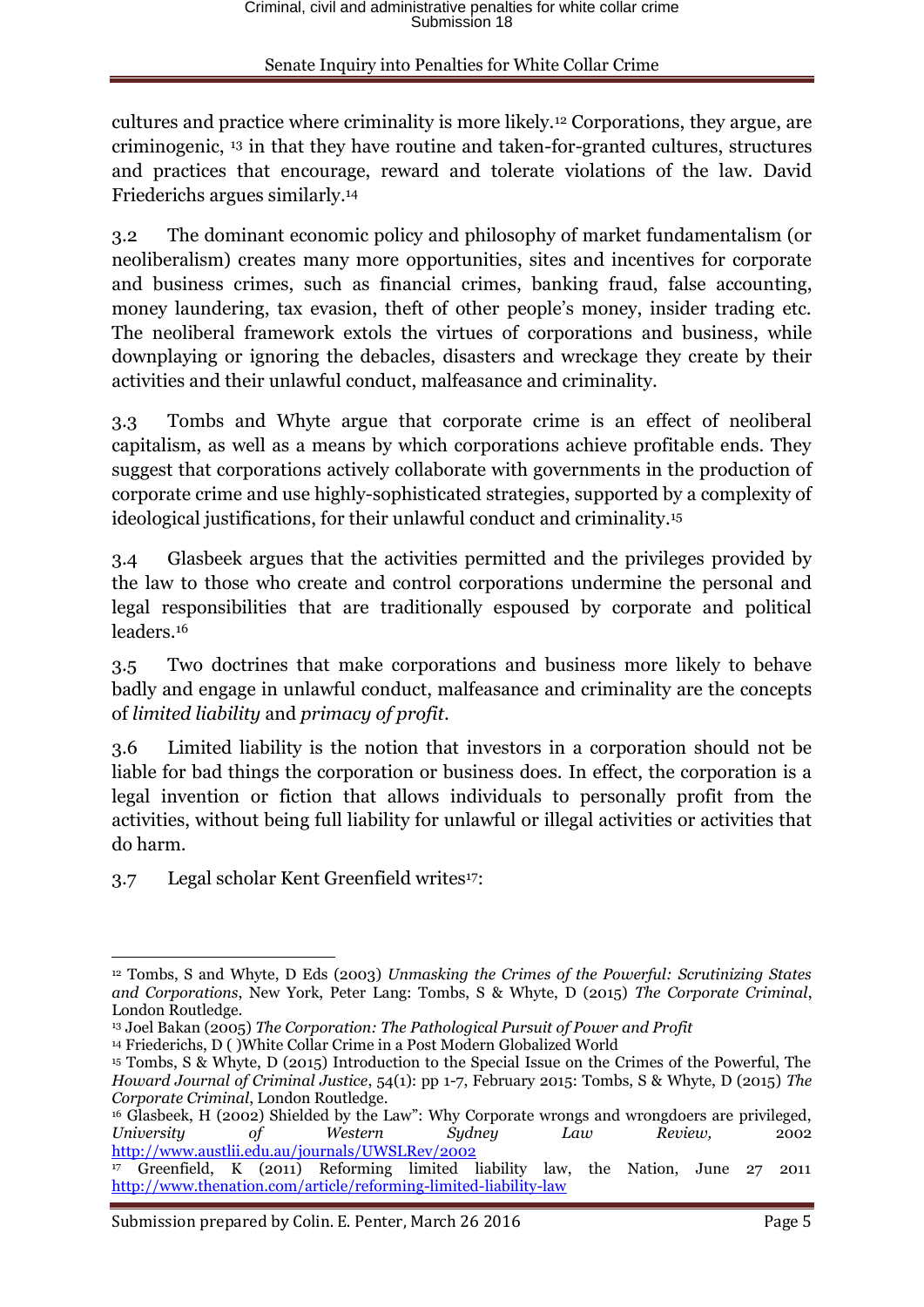*"When someone does not have to pay for bad behavior, it increases the likelihood and severity of bad behavior. Corporate subsidiaries drilling for oil in the Arctic, making shoes in Vietnam or harvesting hardwood in the Amazon will be more likely to spill oil, exploit child labour and destroy virgin jungle"*

3.8 Greenfield says that limited liability:

*"…is a subsidy for corporations paid not out of government coffers but from the pockets of those hurt by corporate malfeasance. It's an avoidance of responsibility."*

3.9 Limited liability gives the legally constructed corporation protection from personal liability from unlawful conduct and criminality.

3.10 The reason corporations exist is profit maximization. The primacy of profit arises because the corporation has a legal obligation to maximize profit for owners, shareholders and investors. The corporate structure is structurally criminogenic, because profits are legally defined as taking precedence over all other things.<sup>18</sup>

## **Corporate and white collar crime is a failure of law and politics**

3.11 Over recent decades legal and regulatory systems have been dismantled or loosened to remove constraints against corporate and investor profit-making and profit-taking.

3.12 Corporate and white-collar crime is traceable to a gross failure of the law. Legal constraints have been cast aside or not applied to their fullest. Corporations and business groups have worked to limit the effectiveness of efforts to stamp out corporate crime. They make it more difficult to prosecute crimes.

3.13 The rule of law has allowed corporate and political elites to enjoy growth at the expense of many, particularly those in vulnerable economic circumstances. Corporations and business have actively subverted the law, as well as government regulation and ethical standards, in order to maximize their profits and ensure that resources flow to them. We believe there has been a pervasive legal and political failure to control unlawful conduct by corporations and business. 19

3.14 Corporations use their wealth, power and influence to manipulate social and political actors. This ability to influence the political process enables them to evade punishment for the harm that results from their relentless pursuit of profit.<sup>20</sup>

3.15 The corporate and financial elite (along with their political supporters) hold our economic destiny in their hands, yet they have engaged in grossly negligent misconduct, lawlessness, malfeasance and criminality that has largely gone unpunished. 21

 $\overline{a}$ <sup>18</sup> Bittle, S & Snider, L (2013) Examining the Ruggie Report: Can Voluntary Guidelines tame Global Capitalism, *Critical Criminology*, May 2013.

<sup>19</sup> Schwab, A, (2010) Pigs *at the Trough: Lessons from Australia's Decade of Greed*, John Wiley.

<sup>20</sup> Blankenship, M (1995) Understanding Corporate Criminality

<sup>21</sup> Schwab, A, (2010) Pigs *at the Trough: Lessons from Australia's Decade of Greed*, John Wiley; Sydney Morning Herald (2010) Where are They Now? *SMH*, June 12, 2010.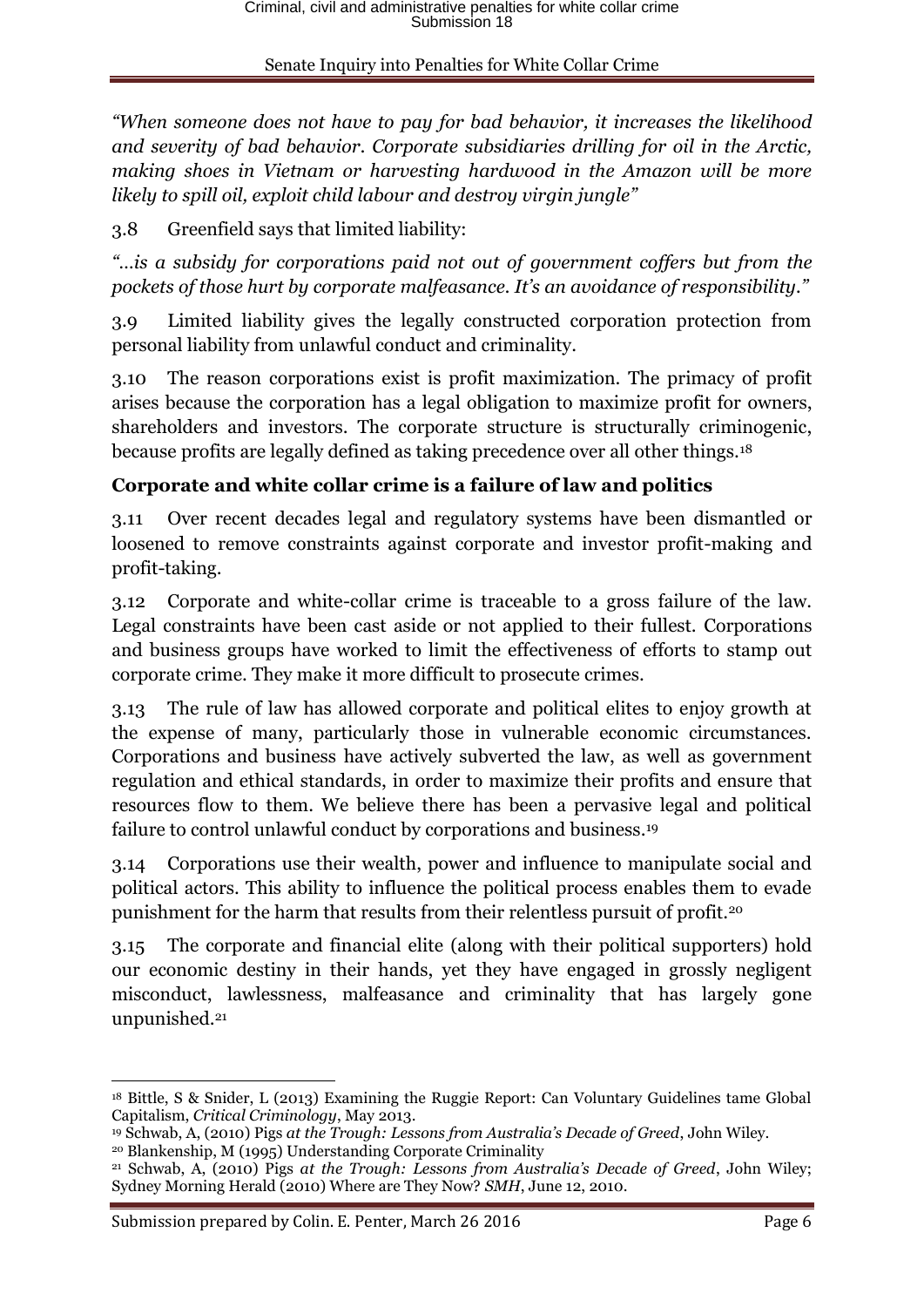3.16 Among the corporate and political elite the most profound criminal and unlawful behaviour and actions are not just tolerated, they are often enabled and protected by our legal and political systems. Corporate and business offenders emerge not only with their reputations intact; they also retain the gains of their criminality, often with minimal loss of economic, financial and political power. <sup>22</sup>

## **Governments, politicians and regulators have failed to act**

3.17 There has been a serious failure and lack of commitment by governments, politicians, corporate Australia and business groups and regulatory authorities to investigate and take action against corporate and white collar crimes.

3.18 For decades in Australia, corporate regulators and law enforcement authorities and politicians have been unwilling to take serious action against corporate criminals who knowingly swindle and harm ordinary Australians. <sup>23</sup>

3.19 The dominant response to corporate and business offending has been regulation rooted in co-operation. This is primarily self-regulation. These strategies work predominantly to the advantage of powerful corporate and business interests.

3.20 There has been limited regulatory action and few significant prosecutions for some of the most egregious corporate crimes imaginable, in which ordinary Australians lost their life saving, housing, retirement incomes, marriages and their own health and wellbeing. Examples include Firepower, ABC Learning, Storm Financial, Allco, Rubicon, Babcock and Brown, MFS, RAMS, Opes Prime, Westpoint, Great Southern Plantations, Timbercorp, various financial planning and mortgage broker scandals and financial planning scandals involving various banks and financial institutions, to name just a small number. 24

3.21 Governments are reluctant to pass, enforce and administer meaningful regulation, and investigate and prosecute lawlessness, unlawful conduct and criminality by corporations and business:

- Corporations and business groups lobby to eliminate or prevent any measure that attempts to address the conditions that lead to corporate and white-collar and business crime.
- Corporations are allowed to defy even mild controls of consumer protection, health laws and environmental law.
- Corporations get away with poisoning food, water, air and people get sick and die with few consequences.
- People lose their life savings, their jobs and livelihoods and are wiped out by unlawful corporate behaviour, but those responsible are rarely held to account.

<sup>1</sup> <sup>22</sup> Schwab, A, (2010) Pigs *at the Trough: Lessons from Australia's Decade of Greed*, John Wiley; Sydney Morning Herald (2010) Where are They Now? *SMH*, June 12, 2010

<sup>23</sup> Schwab (2010) ibid; West, M (2014) Watchdog shies away from enforcement, *Sydney Morning Herald*, March 1 2014.

<sup>24</sup> Schwab, A, (2010) op cit; Sydney Morning Herald (2010) Where are They Now? *SMH*, June 12, 2010.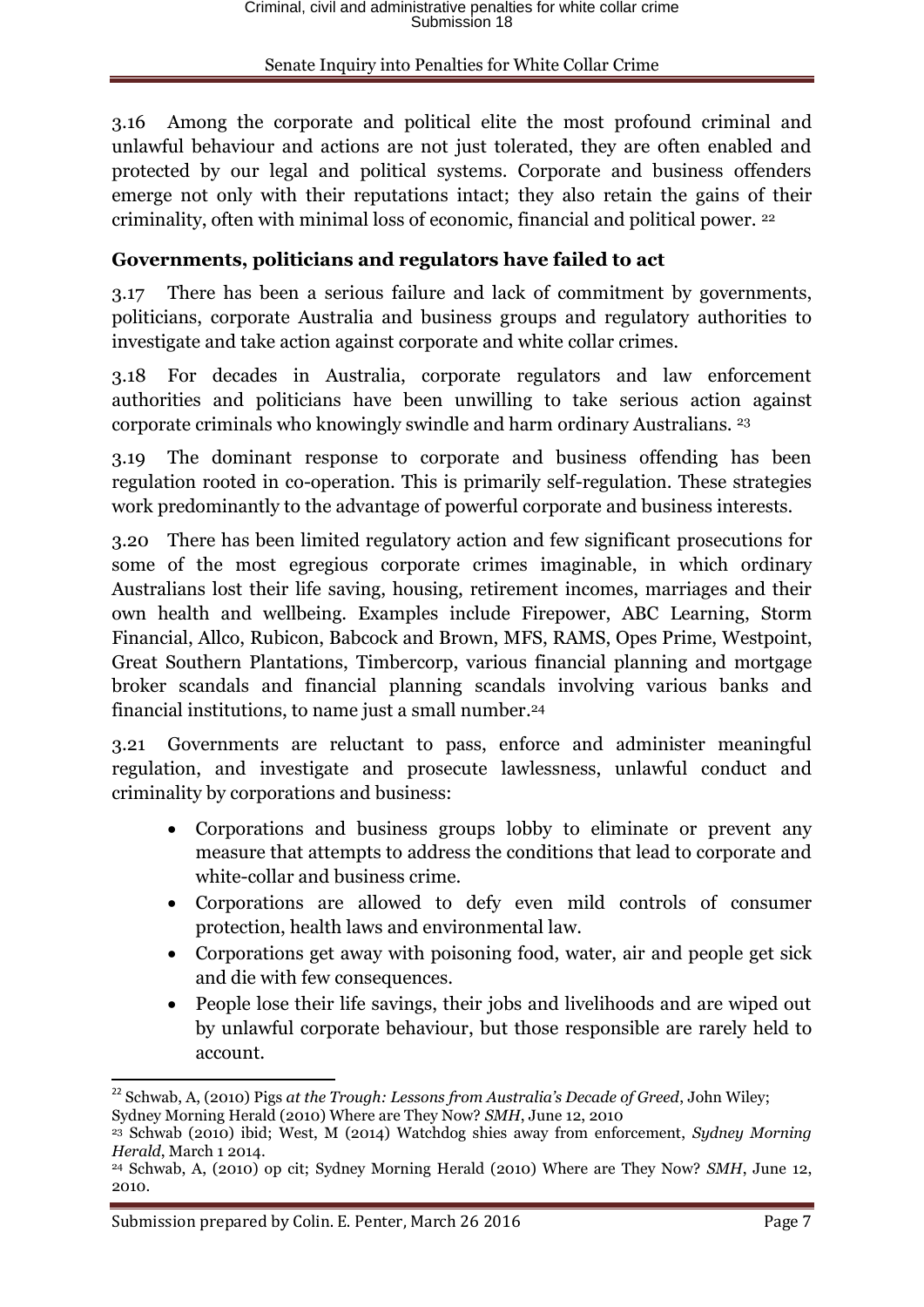- Taxes for ordinary people are higher and governments cut back services for ordinary people because corporations hide money offshore, aided and abetted by financial institutions and accounting firms also engaged in unlawful conduct.
- Governments have failed to take action against phoenix activity by corporations and business, by which we mean the intentional and deliberate cyclic liquidation of related trading entities to avoid unpaid wages, superannuation, taxation, employee entitlements and other obligations.
- Governments have done little to address the use of sham contractors, underpayment and deprivation of wages, leave entitlements, superannuation and other entitlements by corporations and business and have done little to address the unlawful exploitation of workers, even protecting employers who break the law.

3.22 As David Whyte writes, the moral and political priority given to the freedom of the capitalist system, along with the importance attached to non-intervention in any corporate activities that might restrict profit-making, work to constrain and restrict government action and enforcement against corporate crime.<sup>25</sup>

3.23 In many cases, politicians and governments turn a blind eye or allow many types of corporate crime. Corporate crime and criminality are largely marginal to the dominant political, legal, enforcement and policing agendas about crime. The reporting and analysis of crime gives little attention to the ways that powerful corporations and business institutions engage in unethical, unlawful and destructive criminal behavior.

3.24 This has resulted in a serious lack of public confidence in the legitimacy of political, regulatory, business and legal systems that have failed to respond adequately to corporate and white collar crime.

## **Australia is a paradise for corporate and white collar crimes and penalties are grossly inadequate**

3.25 We agree with the recent statement by ASIC Chairman Medcraft that Australia is:

*'… is a bit of a paradise, Australia, for white-collar frankly…The thing that scares white collar criminals is going to jail and that's what scares them everywhere in the world. The penalties, particularly civil penalties, in Australia, for white collar offences are basically not strong enough, nor tough enough. All you're doing is giving them a slap on the wrist [and] that is not deterring people. You have to lift the fear and suppress the greed.'" 26 27*

**<sup>.</sup>** <sup>25</sup> Whyte, D (2007) Victims of Corporate Crime from Wacklate, S (2007) *Handbook of Victims and Victimology*

<sup>26</sup> Sue Mitchell (2014) Australia a 'paradise' for white collar criminals, says ASIC Chairman Greg Medcraft, *Sydney Morning Herald*, October 21 2014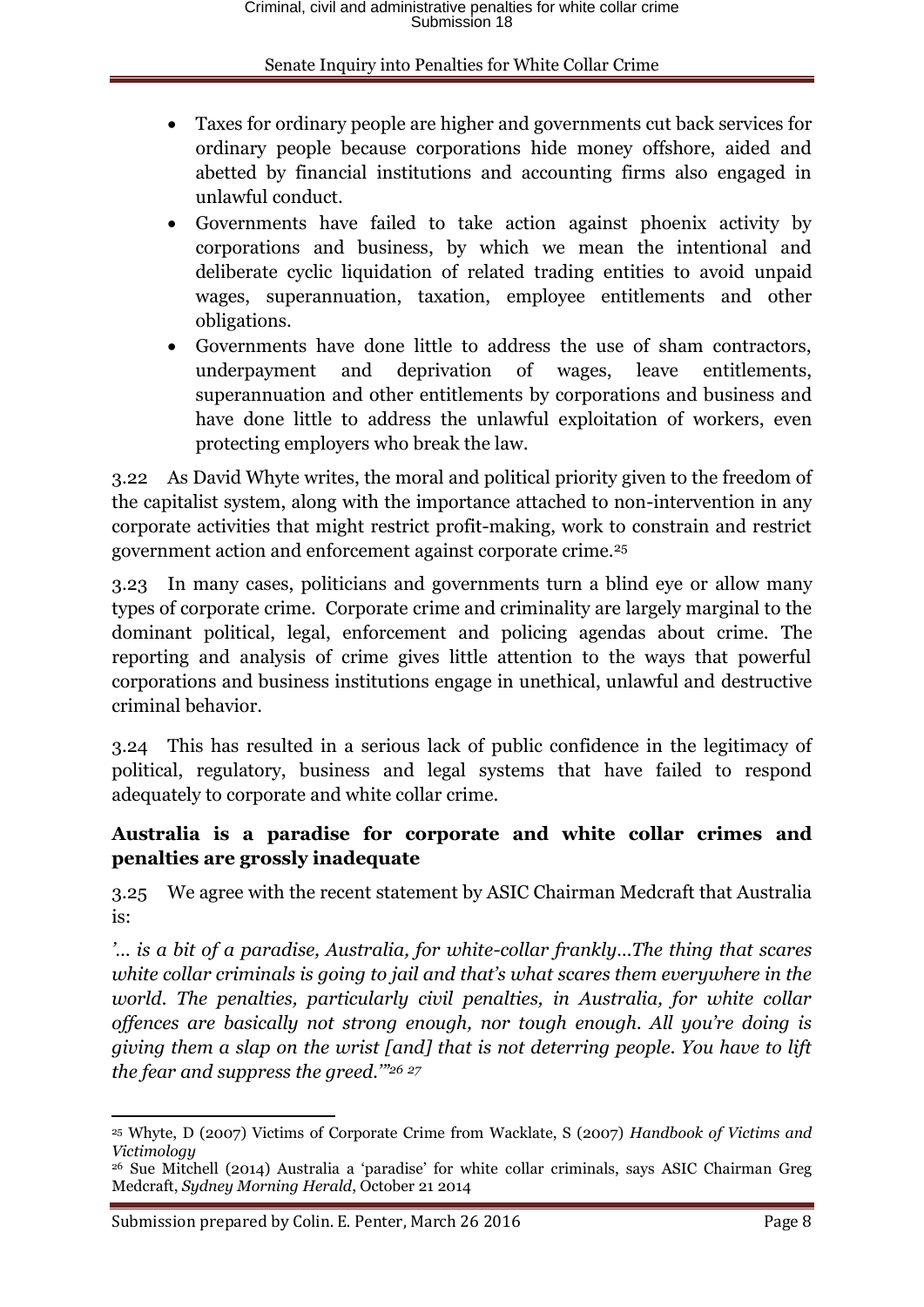3.26 Interestingly, Chairman Medcraft backed away from his statement after a phone conversation with Finance Minister Mathias Corman.<sup>28</sup>

3.27 Nationals Senator John Williams has been calling for a Royal Commission into white Collar Crime for years

*I've said for five and a half years that we should have a royal commission into white-collar crime because I believe Australia is, today, a paradise for white-collar crime.'<sup>29</sup>*

3.28 Ian Ramsay, Director of the Centre for Corporate Law and Securities Regulation at the University of Melbourne notes that white- collar crime is 'the tip of the iceberg"':

"*There's a whole lot of stuff that inevitably goes undetected"*

3.29 Directors, owners and managers are rarely charged and convicted of wrongdoing. Unlawful and illegal practices by corporations and business are more likely to be labelled as civil wrongdoing and regulatory violations than criminal behaviour.

3.30 When people commit a serious crime they go to jail. When corporations and business commit a serious crime they get off, or at worst they negotiate an agreed penalty involving a fine, suspended fine or deferred penalty. Corporations can't be jailed.

3.31 The current system does not provide deterrence to corporate and white collar misconduct and lawlessness. We agree with the recent ASIC report which notes that Australia is too soft on white collar and corporate crime and that the rewards of corporate crime outweigh the light penalties, because the penalties of corporate crime are small in comparison to the proceeds.<sup>30</sup>

3.32 There has been an increasing reliance on civil penalties (a second rate penalty regime) in high profile corporate crime cases, where civil penalties are used against corporate directors and executives. These do not deliver the same culpability as criminal sanction and the victims of corporate and business crime and the community are rightly outraged by the leniency of these civil penalties. There has been a tendency among regulators and authorities to settle rather than litigate enforcement actions in corporate and business crime and to rely on fines linked to deferred agreements.

3.33 Law Professor Rena Steinzor is highly critical of the regulatory 'pyramid' model of enforcement, with compliance programs at the bottom of the pyramid and

**.** 

<sup>27</sup> Gilligan, G, Ali, P, Goodwin, A and Ramsay, I (2015) Understanding penalties regimes for corporate wrongdoing in Australia and implications for the teaching of corporate law, Corporate Law Teachers Association (CLTA) Annual Conference, 1-3 February 2015.

<sup>28</sup> ibid

<sup>29</sup> ibid

<sup>30</sup> Peter Ryan (2014) Australian penalties for white collar crime to soft, ASIC says, *ABC News*, 21/3/2014 http:www.abc.net.au/news/2014-03-21/asic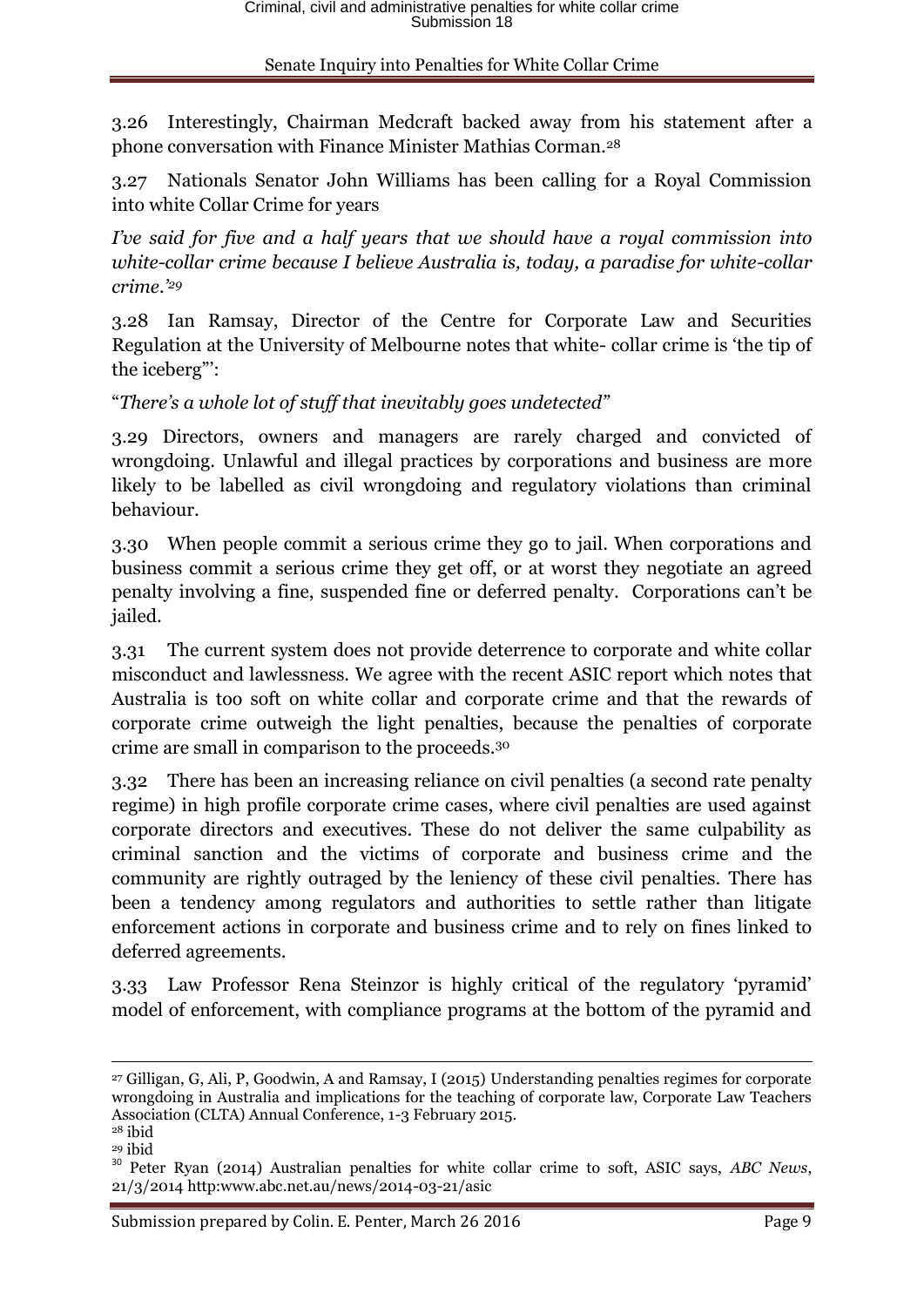criminal prosecutions as a last resort.<sup>31</sup> Steinzor argues that the 'pyramid' has crumbled and ought to be flipped on its head. The solution she argues is to criminally charge more corporations and their executives and directors. We agree wholeheartedly with Steinzor. She writes:

*"Criminal investigations scare people to death. And when you bring it home to managers who are responsible for creating these conditions, you will really make them pay attention and change the relentless cost cutting, the rewards of speed no matter what hazards are encountered or the browbeating of employees to cut corners". 32*

3.34 Even when enforcement is strong, penalties are miniscule when compared to the damage caused by corporate and business crime. Indeed penalties are often so low they are easily absorbed as a normal cost of doing business.

3.35 As Frank Adams writes, white-collar crimes tend to receive much lower criminal sentences than other crimes, such as armed robbery or assault. Adams writes:

"*The major enforcer is the Australian Securities and Investments Commission (ASIC) working with the prosecutor, the Commonwealth Director of Public Prosecutions (DPP). Although ASIC has been successful in over 90% of litigation, in the last five years an average of just 14 people were sent to jail each year for all corporate crimes."<sup>33</sup>*

3.36 More than half of the 'white-collar criminals' convicted in Australia in the last 2 years escaped jail sentences, receiving non-custodial sentences, or fines. They walked away with suspended sentences, good behaviour bonds or intensive correction orders. Other received small fines. <sup>34</sup>

3.37 Former Federal Court judge Ray Finkelstein is highly critical of the sentencing approach of the judiciary, criticising them for being too soft on white-collar and corporate crime, saying lenient sentencing creates the impression of one law for the rich and another for the poor.<sup>35</sup>

3.38 Finkelstein suggests that judges tend to view imprisonment as a 'last resort' for corporate and white- collar criminals, as they believe the humiliation and loss of a job and status is sufficient punishment and they prefer short, weekend or suspended sentences and penalties. They also believe the ability to make restitution as a factor that eliminates the need for a prison sentence.

Submission prepared by Colin. E. Penter, March 26 2016 Page 10

1

<sup>31</sup> Steinzor, R (2014) *Why not Jail? Industrial Catastrophes, Corporate Malfeasance and Government inaction*, Cambridge University Press <sup>32</sup> ibid

<sup>33</sup> Adams, M (2015) Seven Year sentence for insider trading unlikely to deter others, *The Conversation*, March 18, 2015 [https://theconversation.com/seven-year-sentence-for-insider-trading](https://theconversation.com/seven-year-sentence-for-insider-trading-unlikely-to-deter-others-38916)[unlikely-to-deter-others-38916](https://theconversation.com/seven-year-sentence-for-insider-trading-unlikely-to-deter-others-38916)

<sup>34</sup> Urban, R (2015) Corporate criminals escaping jail time, *The Australian*

<sup>35</sup> Butler, B (2012) Law to soft on white collar crime says former judge Finkelstein. *Sydney Morning Herald*, March 23, 2012, [http://www.smh.com.au/federal-politics/political-news/law-too-soft-on](http://www.smh.com.au/federal-politics/political-news/law-too-soft-on-whitecollar-criminals-says-former-judge-finkelstein-20120322-1vmxb.html#ixzz43KMw9tn1)[whitecollar-criminals-says-former-judge-finkelstein-20120322-1vmxb.html#ixzz43KMw9tn1](http://www.smh.com.au/federal-politics/political-news/law-too-soft-on-whitecollar-criminals-says-former-judge-finkelstein-20120322-1vmxb.html#ixzz43KMw9tn1)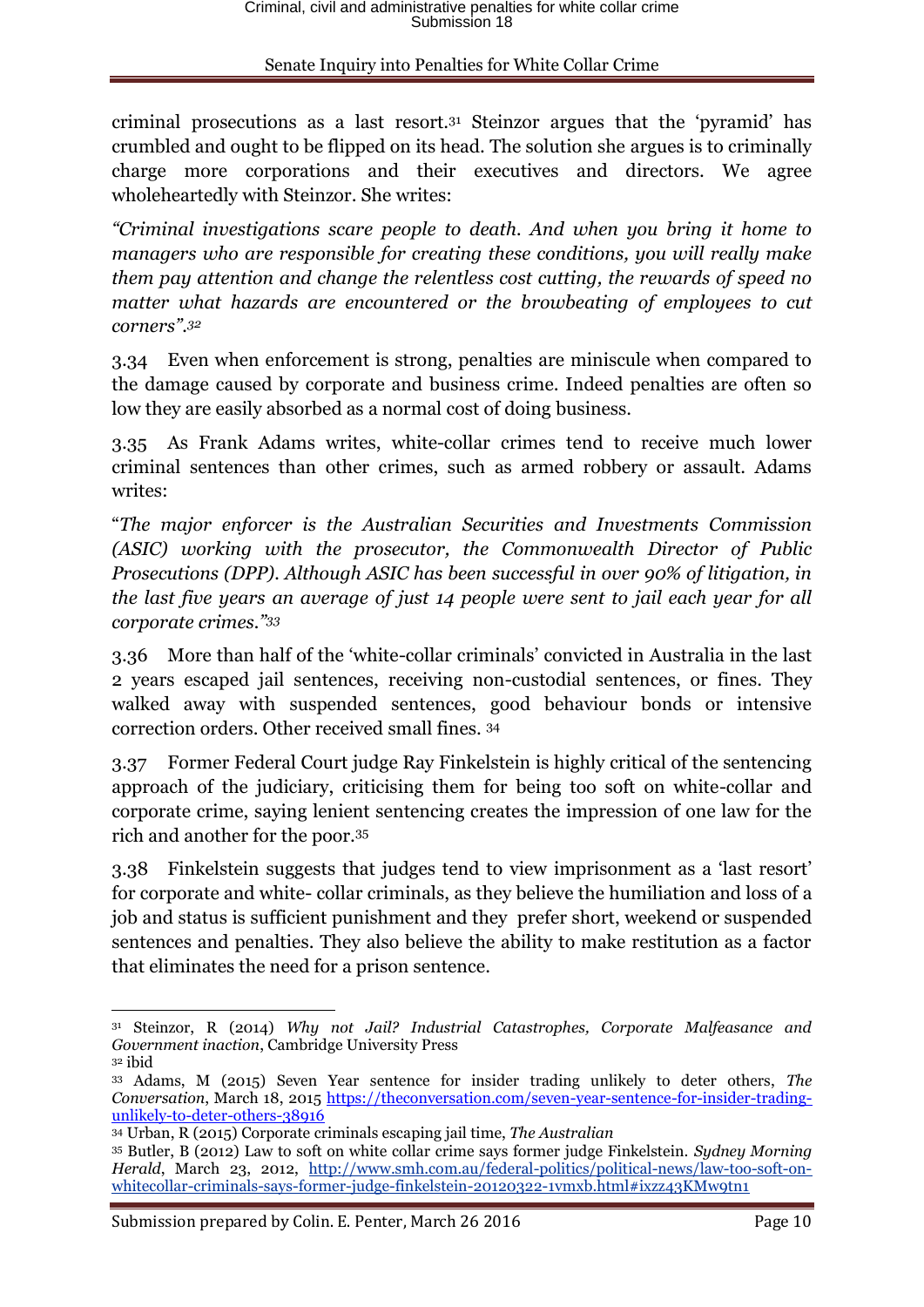3.39 Justice Finkelstein suggests that for some white-collar and corporate crimes the level of proof required to convict should be lowered from the traditional criminal level of 'beyond reasonable doubt'.

### **The treatment of lawlessness and unlawful conduct by ordinary people is totally different to the treatment of corporate and white collar criminals**

3.40 When ordinary people break the law and commit crimes they face a serious combination of punishment- jail time, serious financial penalties, loss of employment and income, shame, repentance and the requirement that they earn back the right to be a full participating citizen and member of the community. Not so with corporations and business.

3.41 Corporate and business offences are dealt with primarily within a noncriminal framework. For example, workplace deaths are rarely treated as homicides or manslaughter, but as incomplete acts or attempts, such as the failure to provide safe working conditions. The death of Mr Ward, who was cooked to death in the back of a G4S prison van in regional Western Australia, is an example36. The only charges laid were breaches of occupational health and safety and failure to provide a safe working environment, resulting in minor fines.

3.42 Corporate, business and white-collar crime is not a priority for Governments. It exists in the shadows of the corporate world and is largely ignored by Federal and State governments and authorities charged with investigating and preventing crime.

3.43 The lack of serious investigation and enforcement of corporate and business crime is remarkable, given the public exposure and knowledge about the extent and severity of unlawful and criminal conduct and the serious harm that results.

3.44 Corporate, white-collar and business crimes are subject to very different processes of surveillance, regulation and investigation and enforcement in comparison to crimes committed by powerless, lower status individuals and groups. Despite the prevalence and harms resulting from these corporate and business crimes they are characterised by low public concern, regulatory under enforcement, minimal political and policing action, low prosecution rates and the lightest sanctions and court penalties. 37

3.45 The criminal laws should be enforced just as vigorously against corporate and business executives and corporations and business just as they are against conventional street crime.

3.46 The list of high profile and powerful corporations that operate in Australia who have admitted or been convicted of unlawful conduct and criminality is endless-

**.** 

<sup>&</sup>lt;sup>36</sup>Sambrook, C (2011) Duty of Care: beyond the case of Mr Ward, cooked to death by gigantic outsourcer G4S, *Open Democracy*, 8 June 2011, [https://www.opendemocracy.net/ourkingdom/clare-sambrook/duty-of-care-beyond-case-of-mr-](https://www.opendemocracy.net/ourkingdom/clare-sambrook/duty-of-care-beyond-case-of-mr-ward-cooked-to-death-by-gigantic-outsourcer)

[ward-cooked-to-death-by-gigantic-outsourcer](https://www.opendemocracy.net/ourkingdom/clare-sambrook/duty-of-care-beyond-case-of-mr-ward-cooked-to-death-by-gigantic-outsourcer)

<sup>37</sup> Schwab, A, (2010) Pigs *at the Trough: Lessons from Australia's Decade of Greed*, John Wiley: Dave Whyte Regulation and Corporate Crime.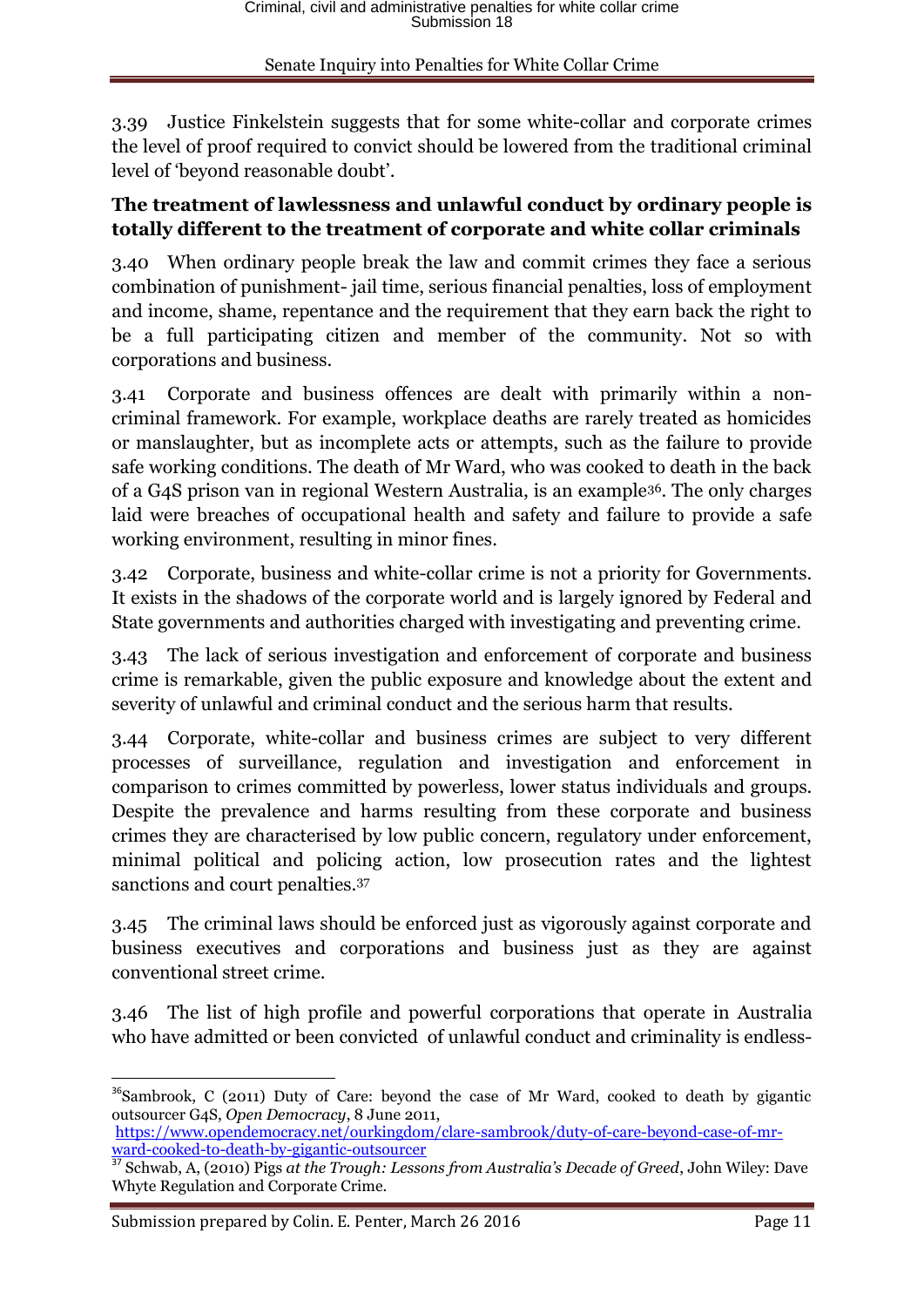BHP, BP, Chevron, Exxon Mobile, Goldman Sachs, Alcoa, Shell Volkswagen, Pfizer, KPMG, Siemens, General Motors, Ford, Microsoft, Morgan Stanley, James Hardie, NAB, Commonwealth Bank, ANZ, Westpac etc.

3.47 Many are repeat recidivist offenders. If these corporations were people they would suffer severe punishments, including imprisonment. They would no longer be able to operate. However, corporations pay some money and in many instances go back to commit more crimes.

3.48 They employ lobbyists to block laws, fund political parties to ensure favourable government policy and lobby to preserve subsidies tax breaks and generous corporate welfare. Engaging in unlawful conduct, lawlessness and criminality is no barrier to business success.<sup>38</sup>

3.49 Corporate and white collar offenders receive much lower criminal sentences than street criminals and there is a notable lack of criminal prosecutions. Prison sentences imposed on corporate and white-collar crime are either non-existent or at the lower end of the available range of sentences for corporate and white-collar crime.

## **Inconsistencies, inadequacies and failures of current regimes**

3.50 There are too many inconsistencies and inadequacies in the criminal, civil and administrative penalties for corporate and financial misconduct and white collar crime.

- This includes evidentiary standards, the use and duration of custodial sentences and the use and duration of banning orders.
- There is an over reliance on self-regulation, self-reporting and industry monitoring and an over reliance on education and training as a preventative measure.
- There has been a preference among regulators to settle rather than litigate enforcement actions in corporate crime.
- Charging corporate and white criminals is relatively easy. Securing a conviction is difficult.
- Those accused have access to money and legal advice and can delay and extend charges for years.
- The level and complexity of detail can overwhelm juries and judges.

## **4. SOLUTIONS/ACTION**

So what action is required?

## **Corporate regulator(s) with great powers, funding and capacity**

4.1 We need a corporate regulator willing and able to act and armed with the legislative and regulatory power and weapons needed. Governments need to ensure that the corporate regulators are funded and pressured to do their job

**<sup>.</sup>** <sup>38</sup> Schwab, A, (2010) Pigs *at the Trough: Lessons from Australia's Decade of Greed*, John Wiley; Sydney Morning Herald (2010) Where are They Now? *SMH*, June 12, 2010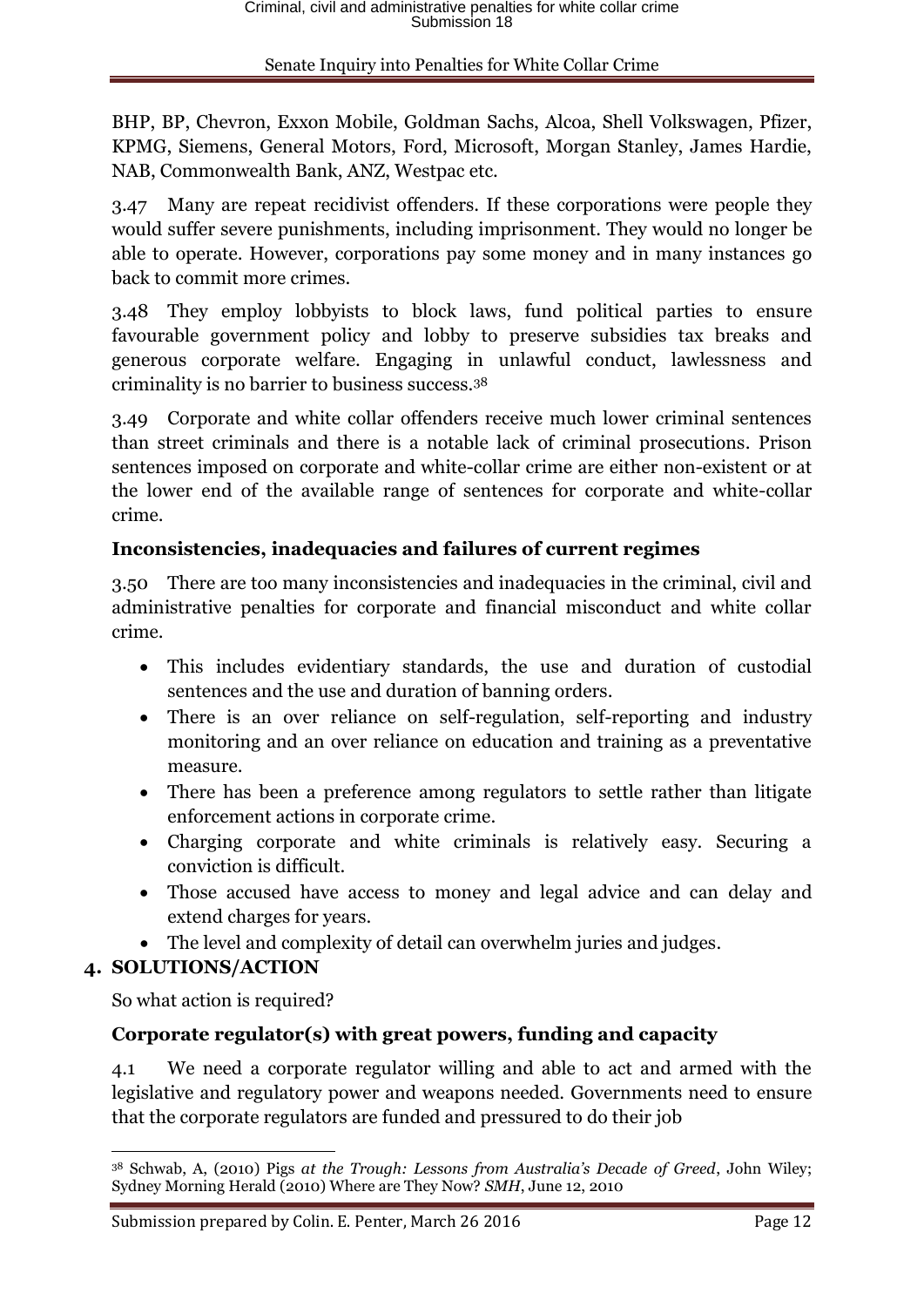## **Better targeting and investigation of industries where criminality is prevalent**

4.2 More resources need to be devoted to identifying and scrutinising, monitoring, investigating and pursuing corporate and business crime in identified industries. Action must be taken in industries where unlawful conduct and criminality has been identified. This includes banking and financial services, insurance, pharmaceuticals, privatised public services (health, education, vocational training, aged care), mining and resources, franchise industry, fast food and hospitality, labour hire, contract labour, industries that employ low paid workers, political donations, property development.

## **Stronger protection of vulnerable and disadvantaged people and people who live precarious lives**

4.3 As governments extol and actively promote and support the virtue of markets, corporations and business, their responsibility also includes protecting ordinary people from the negative consequences of corporate, business and white-collar malfeasance, lawlessness and criminality.

4.4 However, governments have largely abandoned their duty to control and protect ordinary people from unlawful conduct, malfesance and criminality by corporations and business

4.5 Rather than impose deregulation, free trade, privatisation and removal of consumer protections to benefit corporations and private business, Governments should be defending ordinary people against unscrupulous corporations and business whose unlawful and criminal misconduct and criminal behaviour contributes to serious harm, financial loss, damage and immiseration for many people.

## **More vigorous enforcement of current laws, stronger penalties for individuals and lower threshold for criminal charges**

4.6 The community wants criminal sanctions imposed on corporate criminals, just as they are against those who commit conventional crimes. Existing criminal laws should be enforced as vigorously against corporate executives as they are against conventional crime offenders. Corporate and business crime must be a higher law enforcement priority.

4.7 What is needed is a stronger crackdown on individuals (and corporations and business entities) responsible for corporate and white collar crime. Personal liability should be imposed on those responsible for corporate and white-collar crime.

4.8 A more severe posture (tough on corporate crime) needs to be adopted towards individuals, managers and directors of corporations and business involved in unlawful conduct, malfeasance and criminality. This requires more serious pursuit of individuals, securing of evidence and prosecution of individuals involved in wrongdoing, and jail time for offences. Investigation and enforcement is often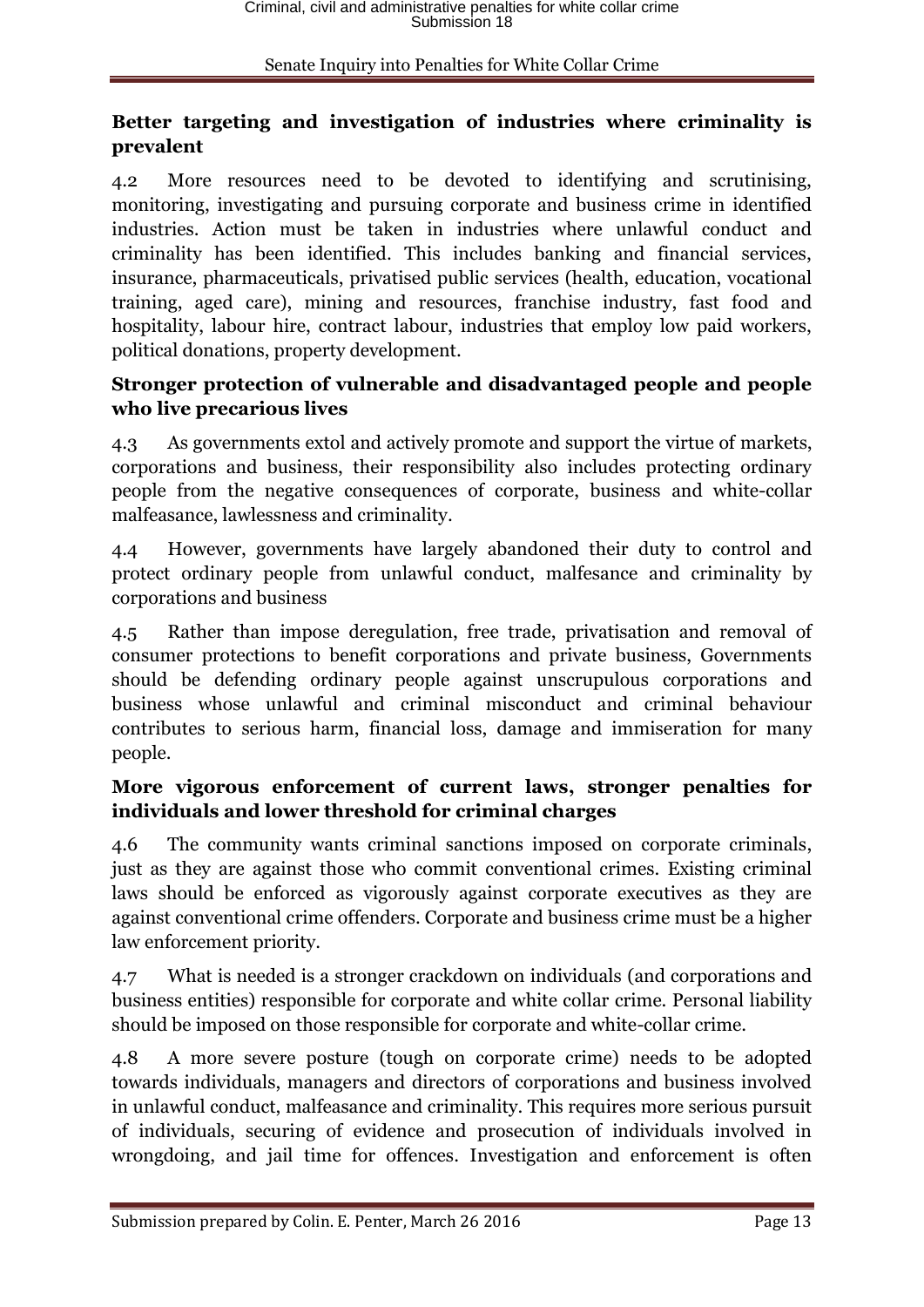hindered by the large expenditure of time and investigative skills required. The authorities must strengthen their enforcement divisions.

4.9 Penalties must inject fear into corporate and business criminals and overcome the willingness to break the law for financial gain. Civic penalties are too low and not strong enough. They essentially provide a slap on the wrist and fail to deter white collar and corporate crime

4.10 We suggest:

- Triple damages whereby financial penalties are at least 3-5 times the profit gained or loss avoided
- Disgorgement laws that allow the seizure of gains from corporate and white collar crime
- Harsher jail terms
- Corporations found guilty of unlawful conduct should be barred from public and government contracts

## **Penalties for associated parties and entities**

4.11 There is a reluctance to pursue Directors of failed corporations and business where significant debt and losses have been incurred. It needs to be made easier to hold corporations, their executives, Directors and other associated parties accountable for corporate and financial crime. Criminal liability standards for corporate directors, executives and shareholders need to be strengthened.

4.12 There is a need to ensure that people with managerial or supervisory authority in a corporation or business who know about crimes committed by an employer or the business itself, and who do nothing about operations or actions that will result in a crime being committed by the corporation and those individuals should be held responsible.

4.13 Where corporate crimes involve a financial loss to the third parties, such as customers, consumers, investors and the general public, penalties should also apply to auditors, officers and directors of corporations involved and those who by their actions or inaction have intentionally or unintentionally aided and abetted the crime.

4.14 Penalties should extend to the personal wealth and property of those auditors and Directors.

## **Victims must be a higher priority in enforcement, penalties, sentencing and restitution**

4.15 The devastating impact of corporate crime on victims and citizens remains largely hidden and victims have been dismissed as unimportant.

4.16 It is clear that little consideration is given to the perspective, experience and views of the victims of corporate and business crime. Victims of corporate crime are even more invisible than victims of conventional crime.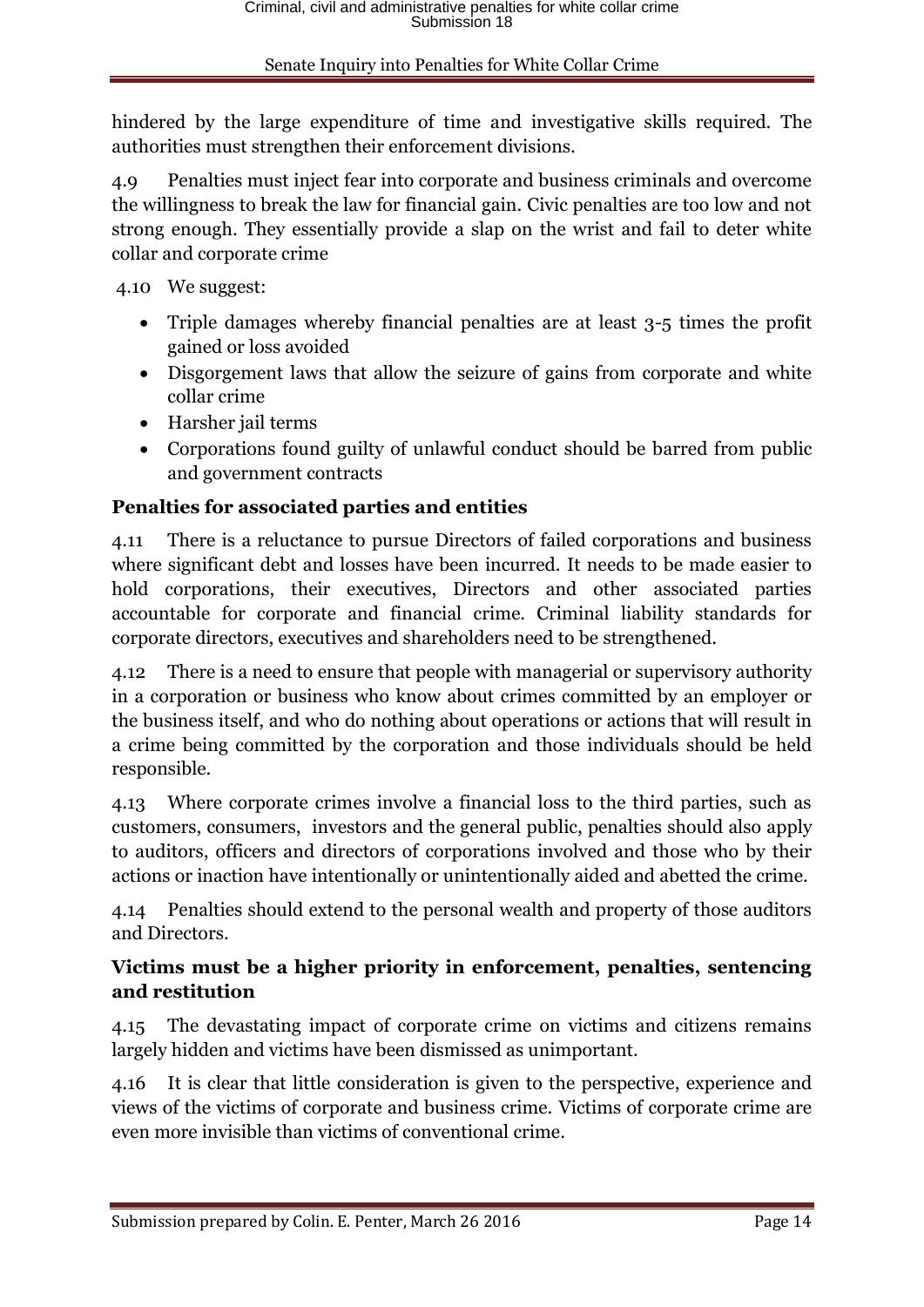4.17 David Whyte writes that corporate crimes and crimes that risk the lives and health of workers and the general public typically have no structure for identifying victim needs and harms with a view toward providing appropriate victim services and remedies.<sup>39</sup>

4.18 Corporate crime is often defined as a victimless crime. This is palpably false. The way the harms of corporate crime are defined diminishes the impact on victims. Making victims of corporate crime visible occurs only when the actual victims and their advocates make their voices heard with such volume and persistence that politicians perceive that their positions of power are in jeopardy if they do not act to protect and serve victims of corporate crime.

4.19 The direct financial, human and social wreckage wrought by corporate and business crimes are among the worst types of crime victimization. Victims experience extremely serious and far reaching harms. They suffer crime victimization on a grand scale. In addition to their immediate financial loss, victims experience a range of behavioural, emotional, psychological and health problems, long term financial difficulties and other severe impacts (such as marriage breakups, destruction of family relationships, suicide, mental health breakdown), not appreciated by governments, politicians and regulators.

4.20 When corporations commit a crime they impose profound multiple harms on victims.

4.21 The direct impact of the crimes is bad enough- people lose their savings, their homes, their retirement income, their marriage, their families, their health and wellbeing, even their children and in many cases, their lives- as a consequence of these corporate crimes.

4.22 The profound harm victims suffer is compounded by their invisibility: the corporate structure itself which protects the corporate entity: the narrative of 'blame the victim' that authorities, regulators, politicians and industry knowingly promote: the inaction of governments and regulators: the failure of the authorities to take action against the perpetrators and those who profit and the appallingly low penalties given to perpetrators against whom action is taken. In many cases victims see the corporations and businesses who commit these crimes suffer no penalty, retain the profits from their crimes and continue to operate, often to reoffend against other people.

4.23 There is insufficient protection for victims (and potential victims) of corporate crime and no support offered to actual victims. The profound social injustice of corporate and business crime for its victims and their families must be rectified.

4.24 Penalties must include financial restitution to the victims.

**<sup>.</sup>** <sup>39</sup> Whyte, D (2007) Victims of Corporate Crime in Wacklate, S (2007) *Handbook of Victims and Victimology*

Submission prepared by Colin. E. Penter, March 26 2016 Page 15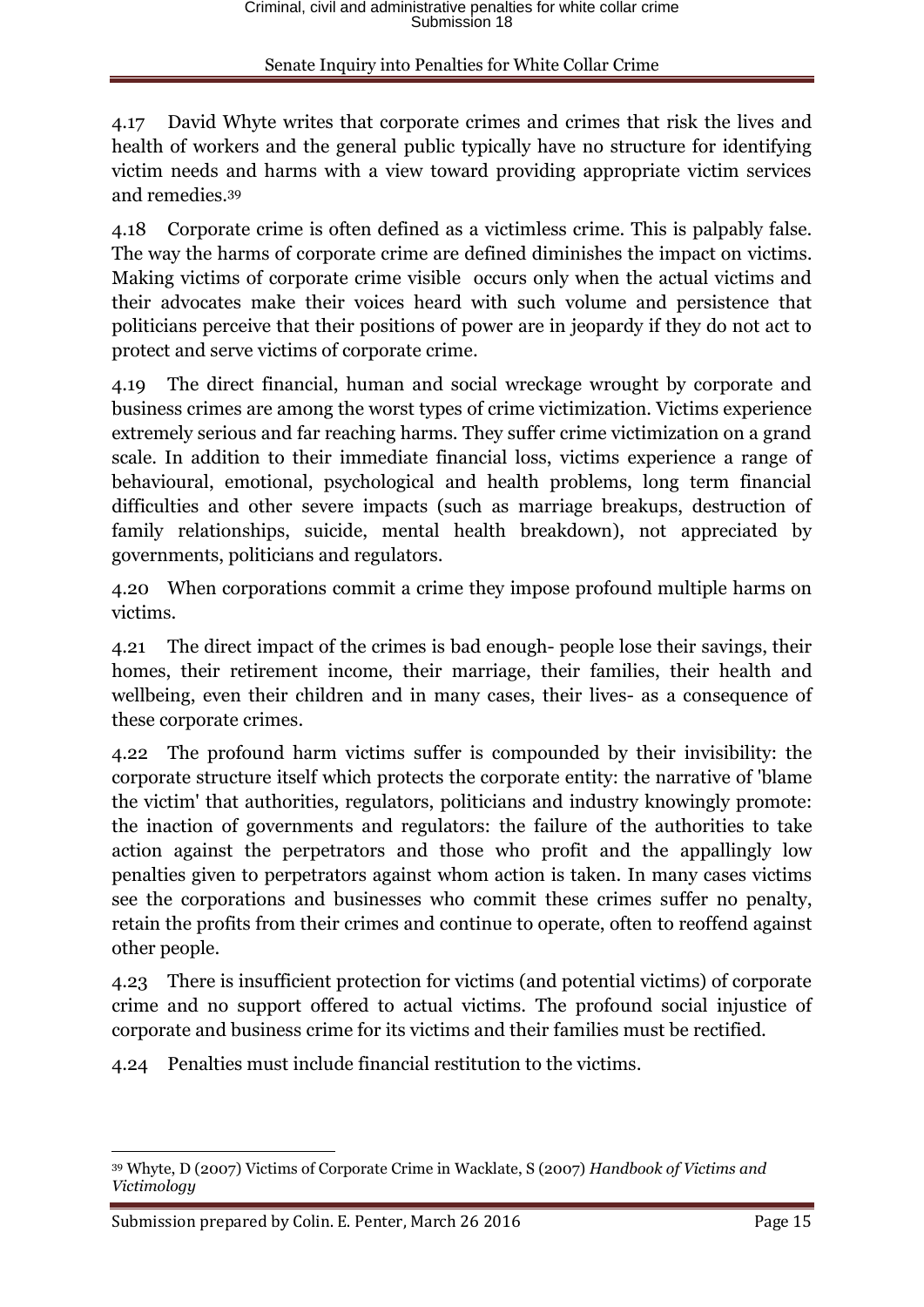## **Stronger whistle-blower protections**

4.25 Whistle-blowing is an important way to prevent and expose corporate crime. If people believe they will get dobbed in by colleagues they may be deterred.

4.26 Many recent examples of corporate crime were only bought to light by whistleblowers.

4.27 However, whistle-blowers lack sufficient legal protection and incentives. Current laws are inadequate. The definition under the Corporations Act is limited and does not cover people who have left the organisation and who are no longer employees. Actions could include:

- Legislation to strengthen whistle-blower protection
- Compensation, damages and rewards for whistle-blowers who expose corporate, financial and white collar crimes (or they get a % of the money saved) and for those who lose financially as a result of their whistleblowing.

## **Reform limited liability laws**

4.28 Corporations receive the benefits (but often avoid the obligations) of legal status.

4.29 At the core of business and corporate law is a doctrine- limited liability- that makes corporations and business and those who work in them more likely to behave badly, engage in malfeasance and criminality. Legal liability is the critical legal innovation that led to the creation of corporations.

4.30 Limited liability is the notion that investors in a corporation should not be liable for bad things the corporation or business does. As Kent Greenfield has written, many of the historical rationales for legal liability don't make sense in the contemporary context, because corporations are themselves the shareholders. <sup>40</sup>

4.31 One option is to get rid of limited liability. Another option is to refuse to award the protection of limited liability when corporations and owners are the controllers of other corporations.

## **We urge caution in the use of Deferred Prosecution Agreements**

4.32 The Abbott/Turnbull Government is considering a Deferred Prosecution Agreements (DPA) Scheme<sup>41</sup> which would give corporations accused of wrongdoing, malfeasance and criminality the opportunity to defer prosecution in exchange for compliance with a range of conditions. DPAs involve a shift from prosecution to compliance.

4.33 A DPA is a contractual agreement between government and a corporate entity that allows government to impose sanctions and set up and monitor institutional

**<sup>.</sup>** <sup>40</sup> Greenfield, K (2011) Reforming Limited Liability Law, The Nation, June 27, 2010 <http://www.thenation.com/article/reforming-limited-liability-law>

<sup>41</sup> Attorney Generals Department (2016) *Improving Enforcement Options for Serious Corporate Crime: Consideration of a Deferred Prosecution Agreements Scheme in Australia*, Public Consultation Paper, March 2016, Australian Government.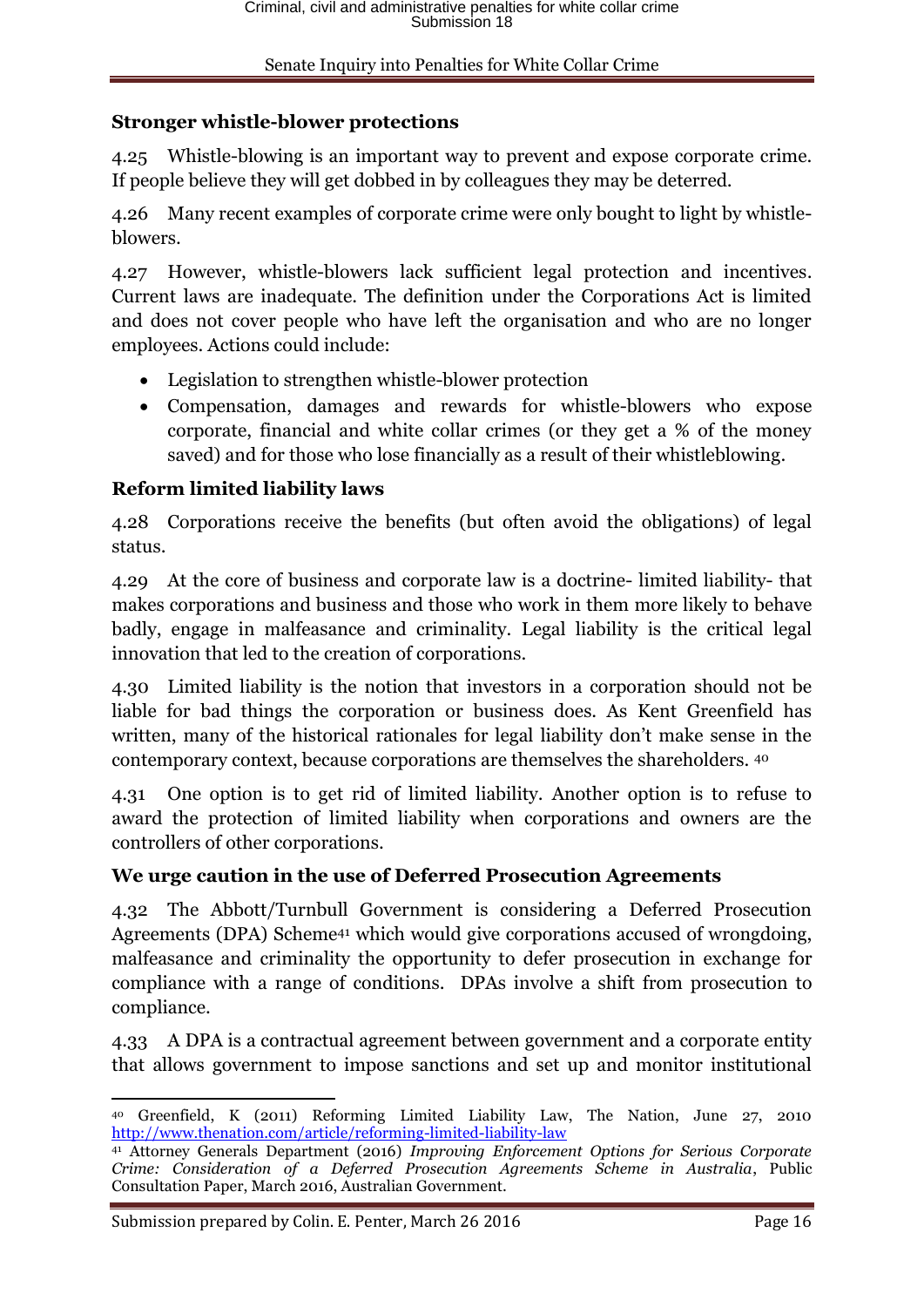changes, in exchange for an agreement that government forego further investigation and corporate criminal indictment.

4.34 DPAs have become the mainstay of white-collar and corporate crime enforcement in the UK and US and occupy a middle ground between declining to prosecute and trials or guilty plea. At first appearance they appeal. However, there are serious concerns.

4.35 One concern is that DPAs become the default option. Instead of being convicted for criminal wrongdoing- and perhaps barred from competing for government contracts- a form of plea bargain takes place in which the corporation acknowledges wrongdoing, pays a penalty and promises not to transgress, otherwise the prosecution won't stay deferred. In the US and UK, DPAs have become the primary strategy used to address corporate, business and white-collar criminality.

4.36 DPAs allow a corporation to pay what is in essence a civil penalty. There is only the threat of future criminal charges. As Law Professor Rena Steinzor notes, the authorities rarely circle back to repeat violators.<sup>42</sup>

4.37 Corporations use DPAs to avoid publicly admitting wrongdoing and neither admit nor deny the crime. Prosecutors and enforcement authorities don't necessarily acknowledge guilt publicly. They simply say the corporation is agreeing to pay a fine and the amount of the fine. DPA is an agreement to pay without acknowledging culpability and responsibility.

4.38 There are concerns that DPAs encourage repeat criminality. Companies that have entered into DPAs do reoffend.

4.39 DPAs make the consequence of criminality a financial penalty, simply another cost of doing business. Business people no longer need to fear jail time. The question of whether to engage in unlawful or criminal conduct becomes another business decision as to whether the financial return from the unlawful conduct outweighs the financial cost of the penalty.

4.40 There is no evidence that DPAs deter corporate and white collar crime. They may, in fact, encourage crime by reducing the threats of prosecution and incarceration. As the number of DPAs rise, the number of prosecutions decline.

## **Criminal liability for corporations and corporate 'death' penalty**

4.41 We need more criminal liability for corporations. We need penalties for corporations that deter corporations and those who work for them from breaking the law. Too often corporations skirt the law and get away with it.

4.42 Recidivist corporate and business offenders should be forced to go out of business by revocation of their business license or charter.

4.43 We need a charter revocation law that would revoke or rescind corporate charters when a corporation has committed repeated multiple felonies.

**<sup>.</sup>** <sup>42</sup> Steinzor, R (2014) *Why Not Jail: Industrial Catastrophes, Corporate Malfeasance and Government Inaction*, Cambridge University Press, 2014.